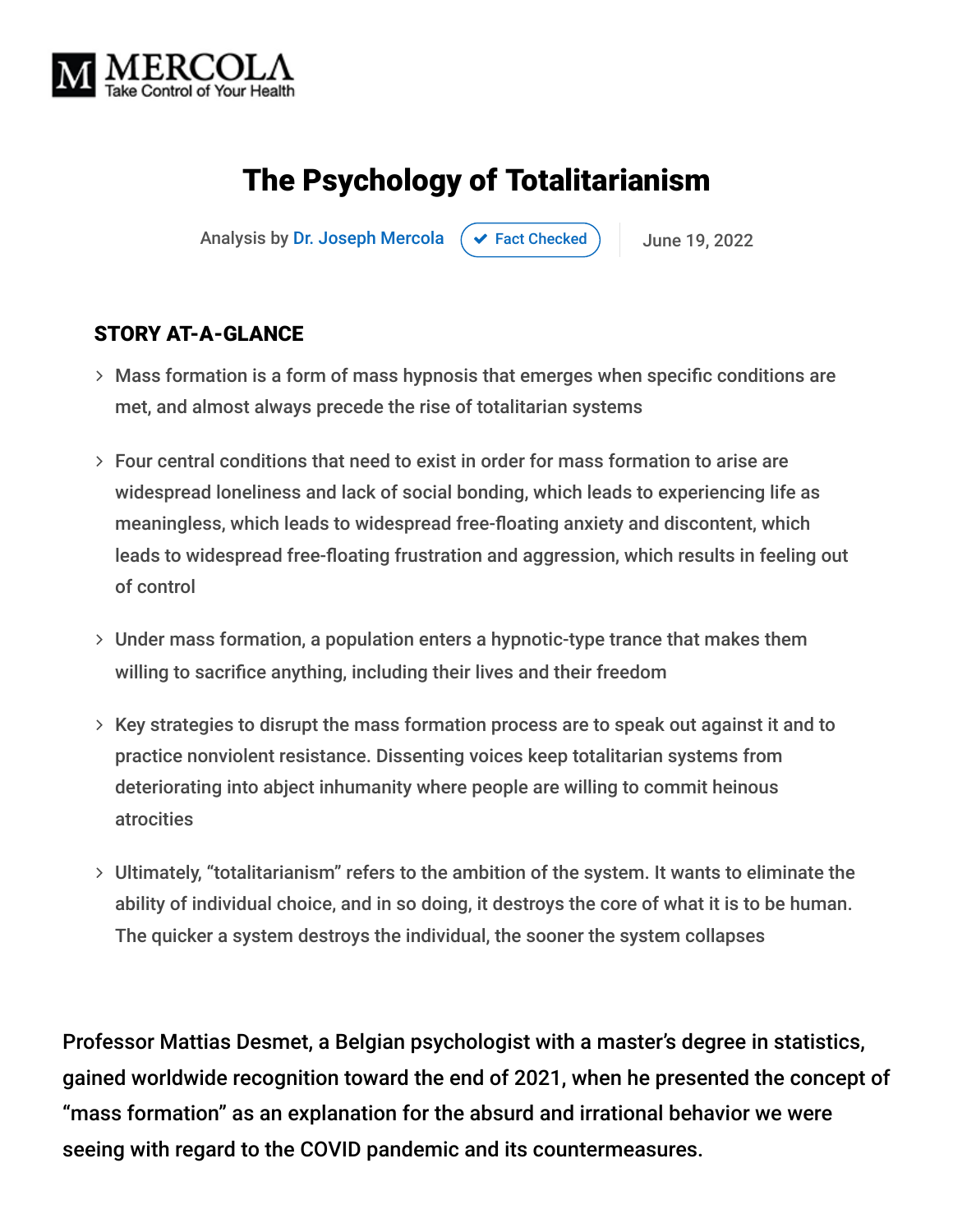He also warned that mass formation gives rise to totalitarianism, which is the topic of his new book, "**[The Psychology of Totalitarianism](https://www.amazon.com/Psychology-Totalitarianism-Mattias-Desmet/dp/1645021726)**." Desmet's work was further popularized by Dr. Robert Malone, whose appearance on the Joe Rogan podcast was viewed by about 50 million people.

But as the search term "mass formation" exploded in popularity, Google responded by manipulating the search engine results in an attempt to discredit Desmet and show people in their search results information that would cause them to discount the importance of this work. Why? Because Google is at the core of the global cabal and movement toward totalitarianism.

# Understanding the Psychology of the Times Is Crucial

Those who refuse to learn from history are bound to repeat it, they say, and this appears particularly pertinent in the present day because, as explained by Desmet, if we don't understand how mass formation occurs and what it leads to, we cannot prevent it. How did Desmet reach the conclusion that we were in the process of mass formation? He explains:

*"In the beginning of the Corona crisis, back in February 2020, I started to study the statistics on the mortality rates of the virus, the infection fatality rates, the case fatality rate and so on, and immediately, I got the impression — and with me, several world-famous statisticians, such as John Ioannidis of Stanford, for instance — that the statistics and mathematical models used dramatically overrated the danger of the virus.*

*Immediately, I wrote an opinion paper trying to bring some of the mistakes to people's attention. But, I noticed immediately that people just didn't want to know. It was as if they didn't see even the most blatant mistakes at the level of the statistics that were used. People just were not capable of seeing it."*

This early experience made him decide to focus on the psychological mechanisms at play in society, and he became convinced that what we were seeing were in fact the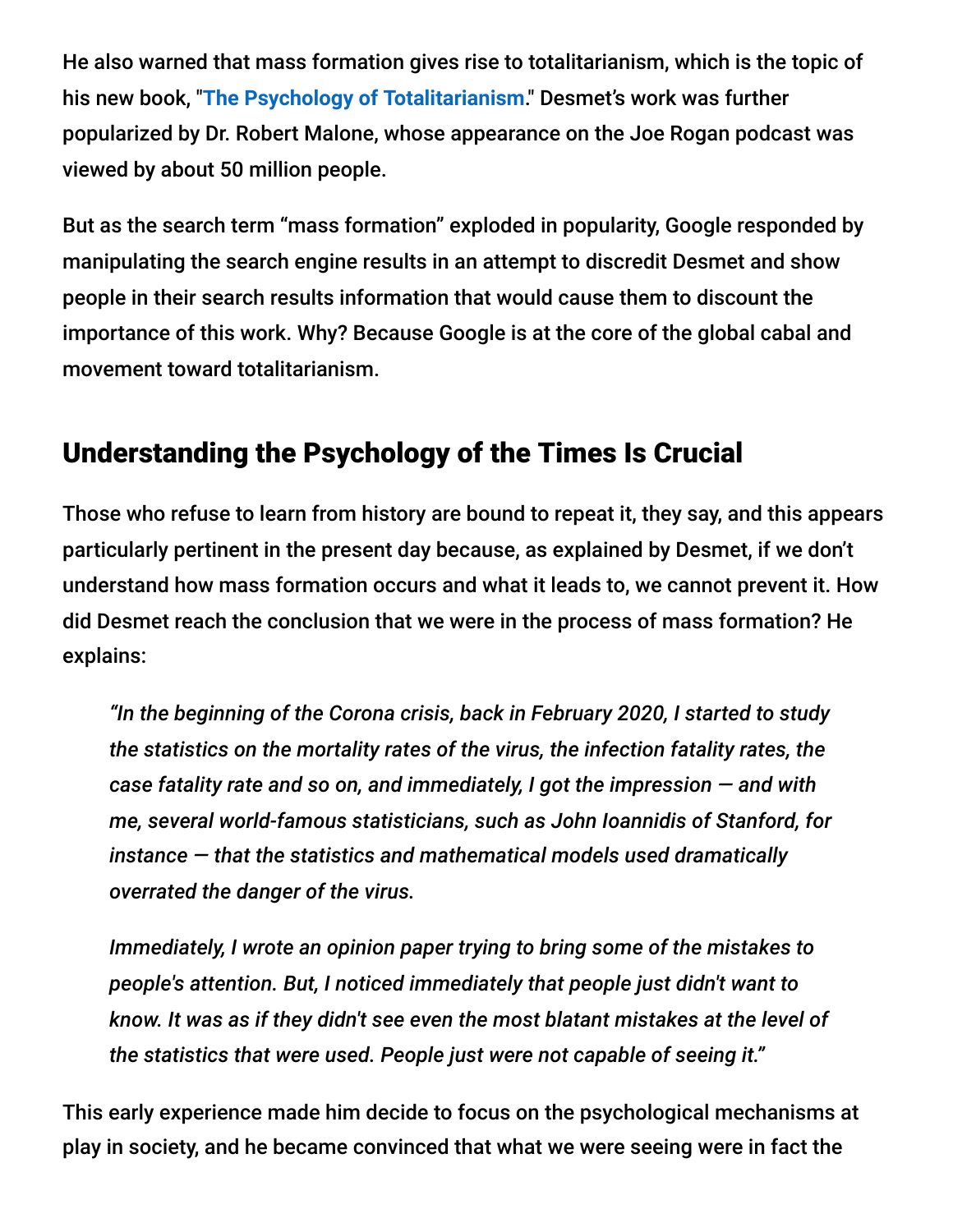effects of a large-scale process of mass formation, because the most salient characteristic of this psychological trend is that it makes people radically blind to everything that goes against the narrative they believe in.

They basically become incapable of distancing themselves from their beliefs, and therefore cannot take in or evaluate new data. Desmet continues:

*"Another very specific characteristic is that this process of mass formation makes people willing to radically sacrifice everything that is important to them — even their health, their wealth, the health of their children, the future of their children.*

*When someone is in the grip of a process of mass formation, he becomes radically willing to sacrifice all his individual interest. A third characteristic, to name only a few, is that once people are in the grip of a process of mass formation, they typically show a tendency of cruelty towards people who do not buy into the narrative, or do not go along with the narrative. They typically do so as if it is an ethical duty.*

*In the end, they are typically inclined, first, to stigmatize, and then, to eliminate, to destroy, the people who do not go along with the masses.*

*And that's why it is so extremely important to understand the psychological mechanisms at work, because if you understand the mechanisms at work, you can avoid the mass formation to become so deep that people reach this critical point in which they really are fanatically convinced that they should destroy everyone that does not go along with them.*

*So, it's extremely important to understand the mechanism. If you understand it, you can make sure that the crowd, the mass, will first destroy itself, or will exhaust itself, before it starts to destroy the people that do not go along with the mass.*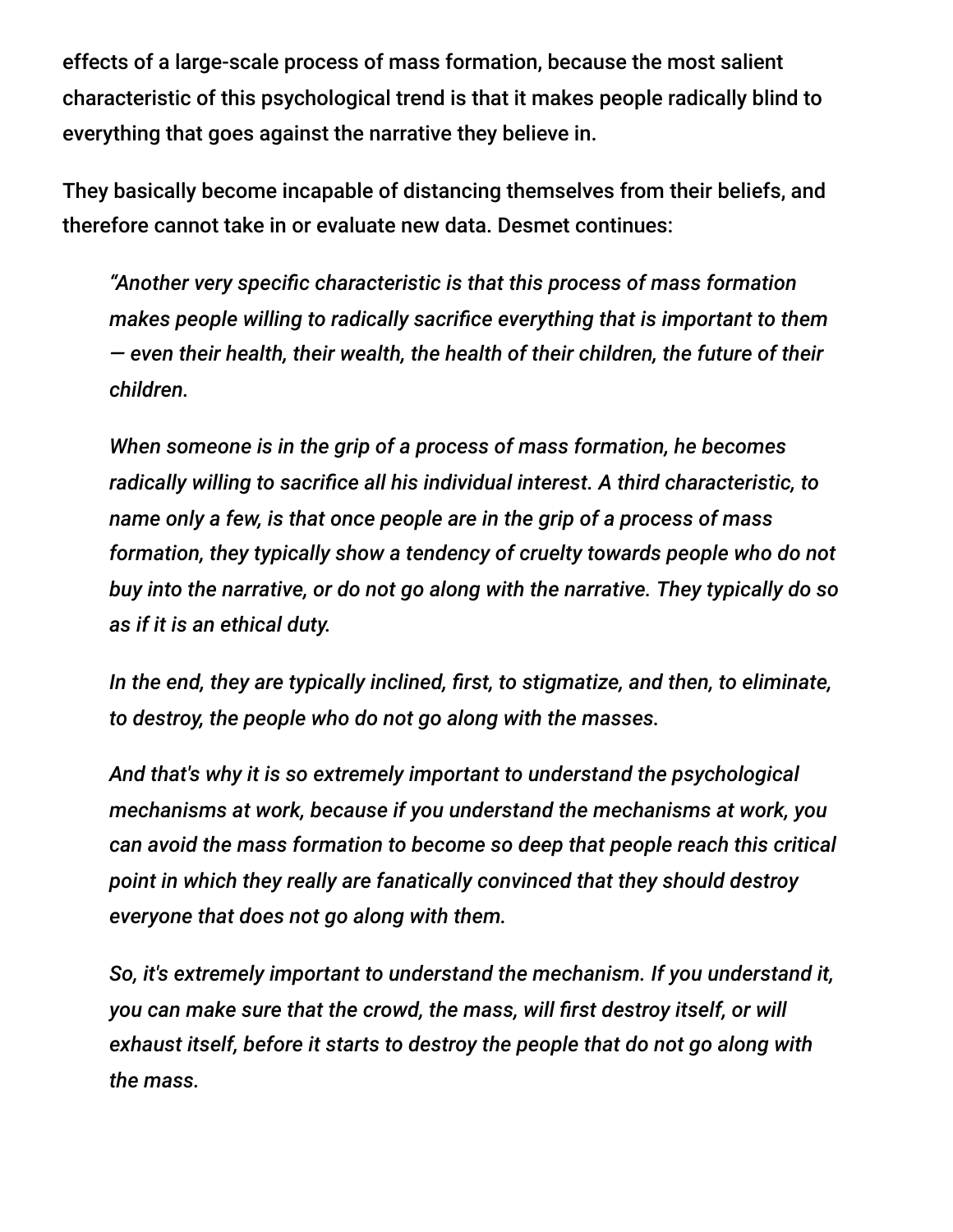*So, it's of crucial importance, and that's what my book describes. It describes how a mass, a crowd, emerges in a society, under which conditions it emerges, what the mechanisms of the process of mass formation are, and what you can do about it. That's extremely important. I will mention this from the beginning.*

*Usually, it is impossible to wake up the masses. Once a process of mass formation emerges in a society, it's extremely difficult to wake the masses up. But, [waking them up is] important, [because] you can avoid the masses and their leaders becoming so fanatically convinced of their narrative that they start to destroy the people who do not go along with them."*

Indeed, to those of us who did not fall under the spell of the irrational COVID narrative, the cruelty with which political leadership, media and people at large tried to force compliance was shockingly abhorrent. Many were physically attacked, and some even killed, simply for not wearing a face mask, which we knew was a useless prevention strategy.

#### Historical Context for Mass Hypnosis

It is easier to understand what mass formation is if you consider it as mass hypnosis, because they're not merely similar, they're identical, Desmet says. Mass formation is a kind of hypnosis that emerges when specific conditions are met. And, disturbingly, these conditions, and the hypnotic trance that emerges, almost always precede the rise of totalitarian systems.

While totalitarianism and a classical dictatorship share certain features, there are distinct differences at the psychological level. According to Desmet, a classical dictatorship, at the psychological level, is very primitive. It's a society that is frightened of a small group, a dictatorial regime, because of its aggressive potential.

Totalitarianism, on the other hand, arises from a very different psychological mechanism. Interestingly, the totalitarian state didn't actually exist before the 20th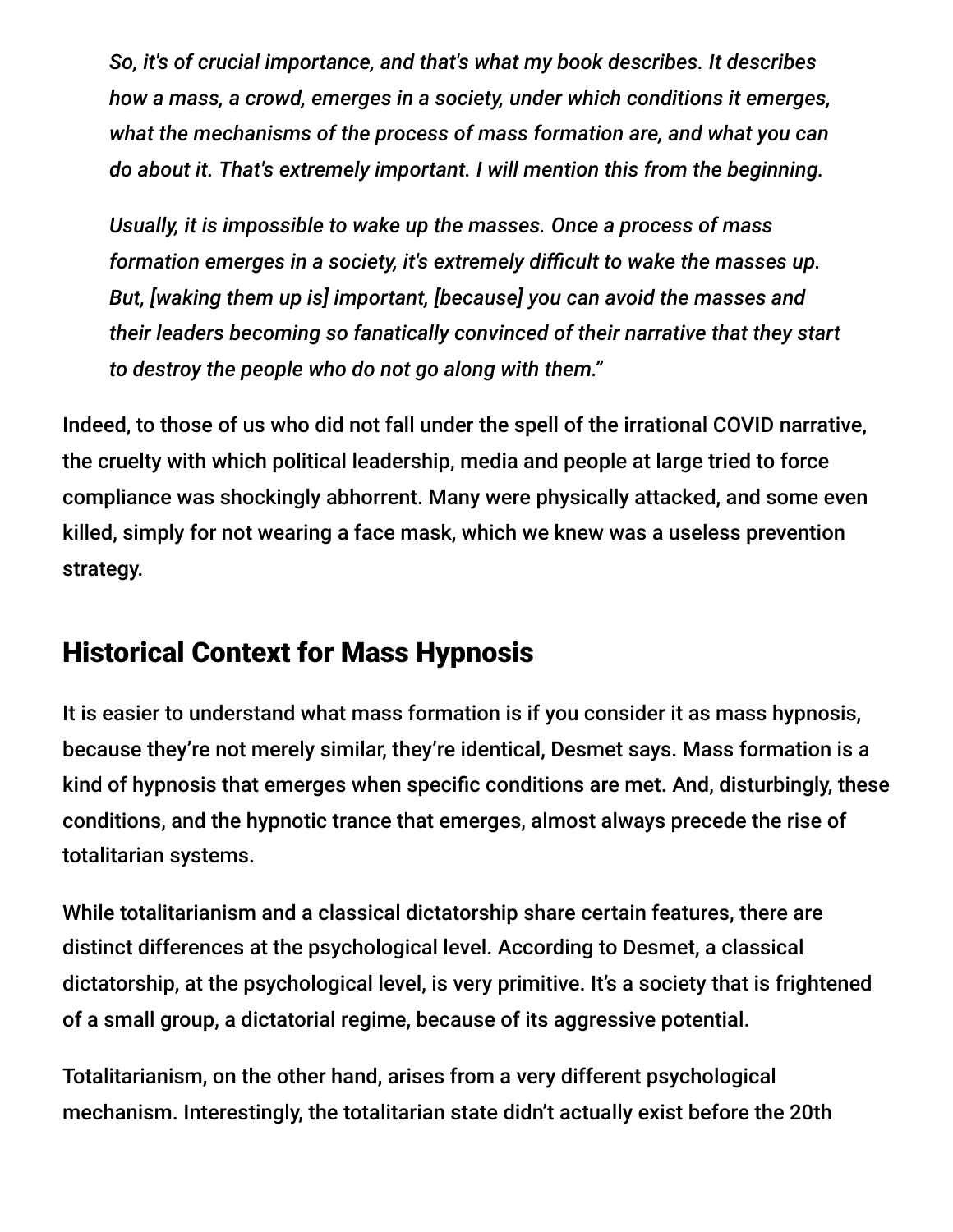century. It's a relatively new phenomenon, and it's based on mass formation or mass hypnosis.

The conditions for this mass hypnotic state (listed below) were first met just before the emergence of the Soviet Union and Nazi Germany, so that's our historical context. These conditions were again met just before the COVID crisis. What we're seeing now is a different kind of totalitarianism, largely due to technological advancements that have created extremely effective tools to subconsciously influence the public.

We now have very sophisticated tools with which to hypnotize far larger masses of people than they could in earlier times. But while our current-day totalitarianism is global rather than regional, and the information war more sophisticated than anything the Soviets or Nazi's could muster, the basic psychological dynamics are still identical.

#### Understanding Hypnosis

So, what are those psychological dynamics? "Mass formation" is a clinical term that in layman's jargon could simply be translated as a kind of mass hypnosis, which can occur once certain conditions are fulfilled.

When you are being hypnotized, the first thing the hypnotist will do is to detach or withdraw your attention from the reality or environment around you. Then, through his hypnotic suggestion  $-$  usually a very simple narrative or sentence stated out loud  $-$  the hypnotist will focus your full attention on a single point, for instance, a moving pendulum or just his voice.

From the perspective of the hypnotized person, it will seem as though reality has vanished. An extreme example of this is the use of hypnosis to make people insensitive to pain during surgery. In that situation, the patient's mental focus is so narrow and intense, that they don't notice that their body is being cut into.

In the same way, it doesn't matter how many people are injured by the COVID measures, because the focus is on COVID and everything else has vanished, in psychological terms.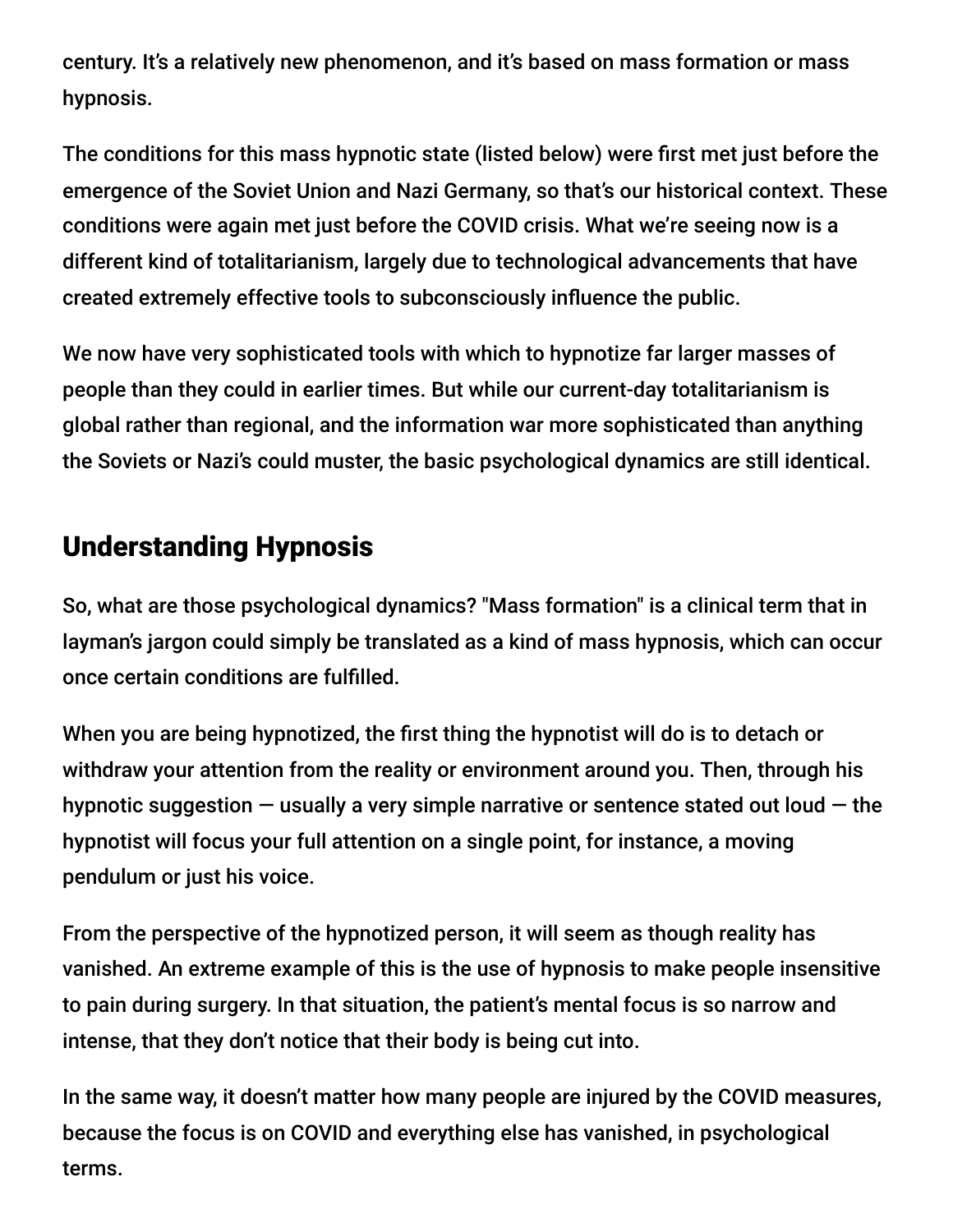People can be killed for not wearing a mask and the hypnotized won't raise an eyebrow. Children can die from starvation and friends can commit suicide from financial desperation — none of it will have a psychological impact on the hypnotized because to them, the plight of others doesn't register. A perfect example of this psychological blinding to reality is how COVID jab deaths and injuries are simply unrecognized and not even considered to be causal.

People will get the shot, suffer massive injuries, and say, "Thank goodness I got the shot or it would have been so much worse." They cannot conceive the possibility that they were injured by the shot. I've even seen people express gratitude for the shot when someone they supposedly loved died within hours or days of getting it! It's just mindboggling. The psychological dynamics of hypnosis does explain this irrational and otherwise incomprehensible behavior, but it's still quite surreal.

*"Even while I know the mechanisms at work, I'm still baffled every time it happens,"* Desmet says. *"I almost can't believe what I see. I know someone whose husband died a few days after the vaccine, during his sleep, from a heart attack.*

*And I thought, 'Now she will open her eyes and wake up.' Not at all. She just continued in the same fanatic way — even more fanatic — talking about how happy we should be because we have this vaccine. Unbelievable, yes."*

# The Psychological Roots of Mass Formation

As mentioned, mass formation, or mass hypnosis, can occur when certain psychological conditions are present in a large-enough portion of society. The four central conditions that need to exist in order for mass formation to arise are:

- 1. Widespread loneliness and lack of social bonding, which leads to:
- 2. Experiencing life as meaningless, purposeless and senseless, and/or being faced with persistent circumstances that don't make rational sense, which leads to: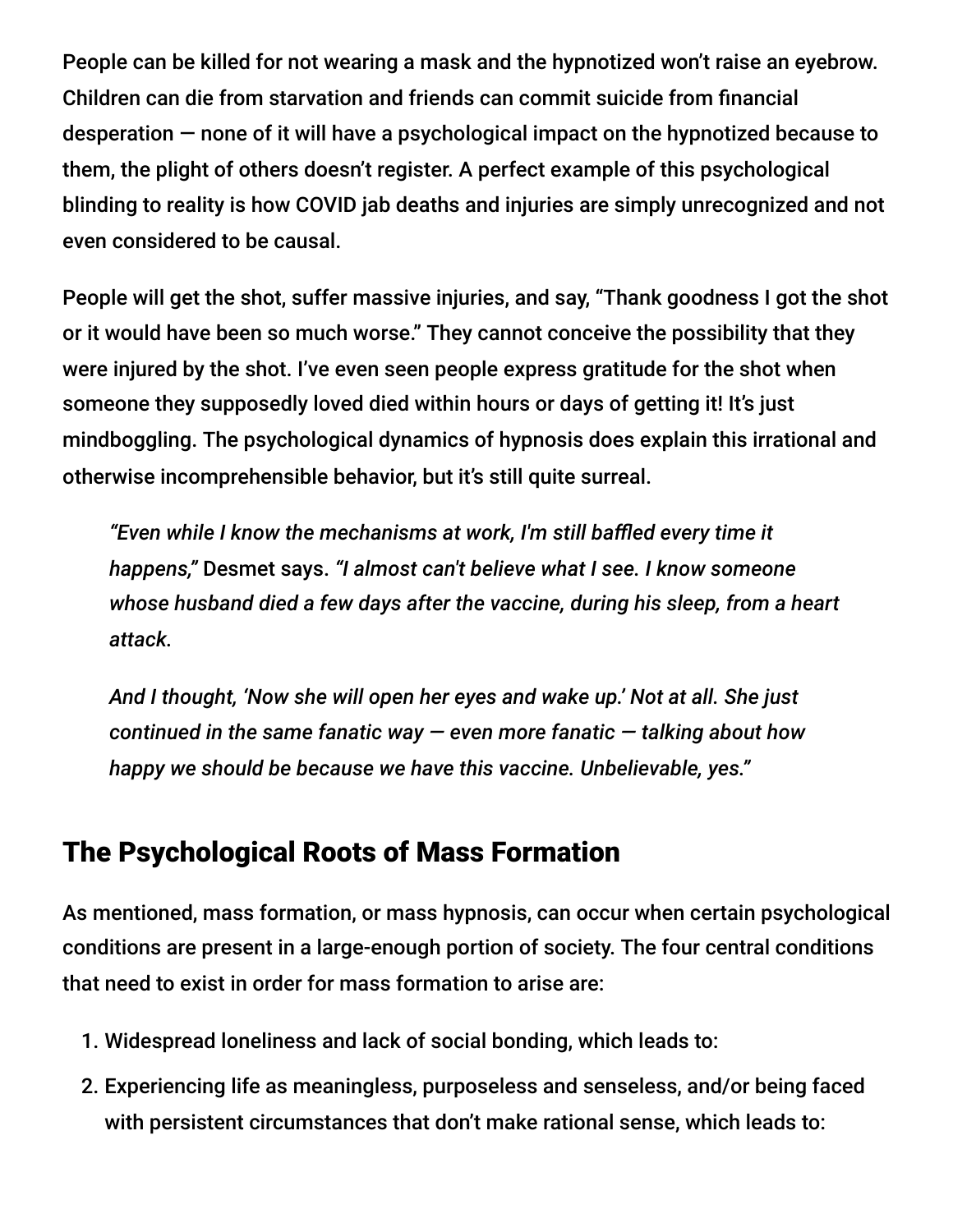- 3. Widespread free-floating anxiety and discontent (anxiety/discontent that has no apparent or distinct cause), which leads to:
- 4. Widespread free-floating frustration and aggression (frustration and aggression have no discernible cause), which results in feeling out of control

#### How Mass Formation Emerges in a Society

Once a large-enough portion of society feels anxious and out of control, that society becomes highly vulnerable to mass hypnosis. Desmet explains:

*"Social isolation, lack of meaning, free floating anxiety, frustration and aggression are highly aversive because if people feel anxious, without knowing what they feel anxious for, they typically feel out of control. They feel they cannot protect themselves from their anxiety.*

*And, if under these conditions a narrative is distributed through the mass media, indicating an object of anxiety, and at the same time, providing a strategy to deal with the object of anxiety, then all this free-floating anxiety might connect to the object of anxiety.*

*And, there might be a huge willingness to participate in a strategy to deal with the object of anxiety, no matter how absurd the strategy is. So, even if it is clear from the beginning — for everyone who wants to see it — that the strategy to deal with the object of anxiety might claim many more victims than the object of anxiety itself ... even then, there might be this huge willingness to participate in a strategy to deal with the object of anxiety.*

*That is the first step of every major mechanism of mass formation. Whether it concerned the Crusades, or the witch hunts, or the French Revolution, or the beginning of the Soviet Union or Nazi Germany, we see the same mechanism, time and time again.*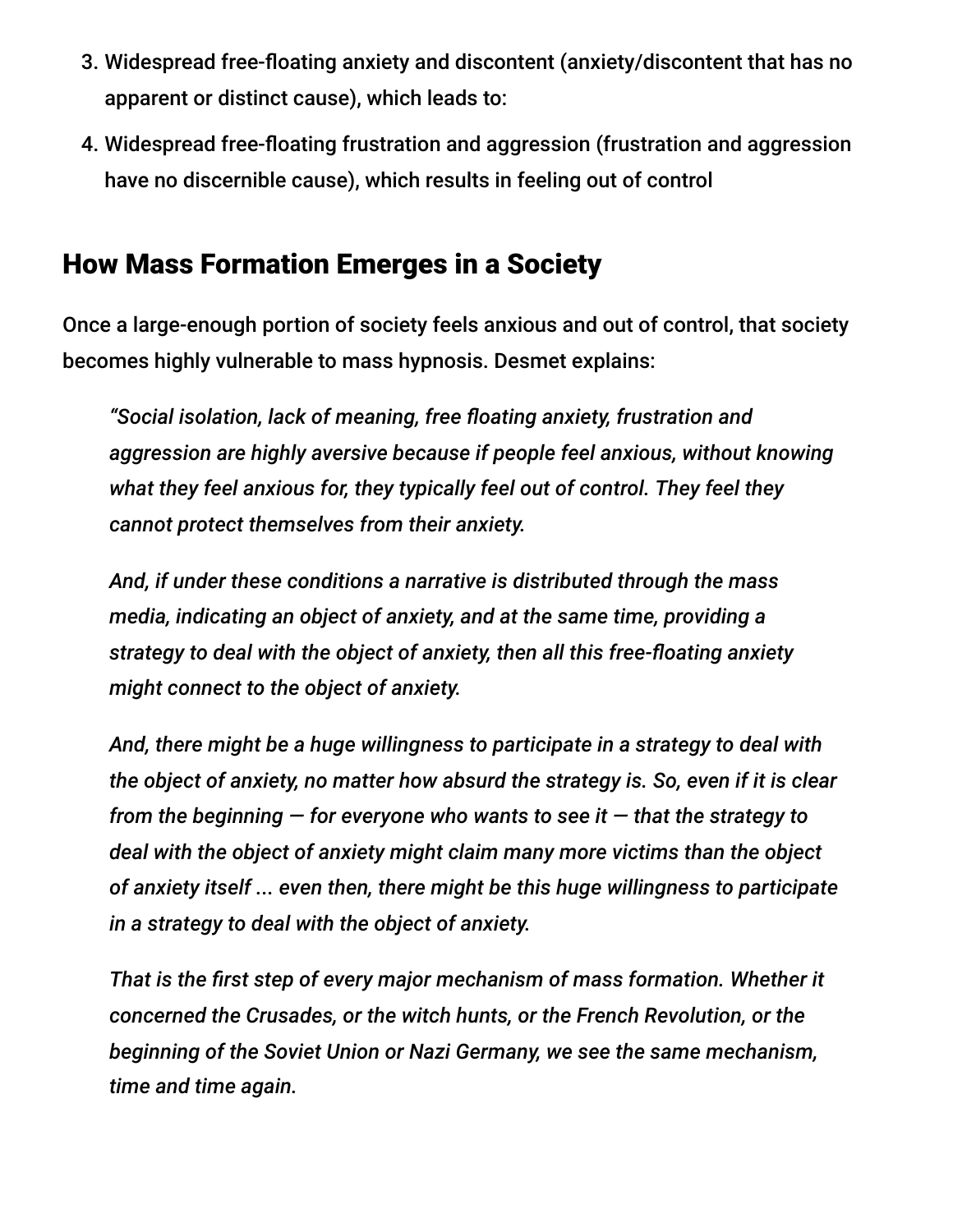*There is a lot of free-floating anxiety. Someone provides a narrative that indicates an object of anxiety and a strategy to deal with it. And then all the anxiety connects to the [proposed] object of anxiety.*

*People participate in a strategy to deal with the object of anxiety that yields a first important psychological advantage, and from then on people have the impression that they can control their anxiety. It's connected to an object and they have a strategy to deal with it."*

#### The Problematic Social Bonding of Mass Formation

Once people who used to feel lonely, anxious and out of control start to participate in the strategy presented to them as the solution to their anxiety, a brand-new social bond emerges. This, then, reinforces the mass hypnosis, as they now no longer feel isolated and lonely.

This reinforcement is a kind of mental intoxication, and is the real reason why people buy into the narrative, no matter how absurd. "They'll continue to buy into the narrative, because it creates this new social bond," Desmet says.

While social bonding is a good thing, in this instance it becomes extremely destructive, because the free-floating frustration and aggression are still there, and need an outlet. These emotions need to be directed at someone. What's worse, under the spell of mass formation, people lose their inhibitions and sense of proportion.

So, as we've seen during the COVID pandemic, people will attack and lash out in the most irrational ways against anyone who doesn't buy into the narrative. The underlying aggression will always be directed at the part of the population that isn't hypnotized.

Speaking in generalized terms, typically, once mass formation is taking place, about 30% of the population will be hypnotized  $-$  and this typically includes the leaders who pronounce the hypnotizing narrative to the public  $-10\%$  remain unhypnotized and do not buy into the narrative, and the majority, 60%, feel there's something wrong with the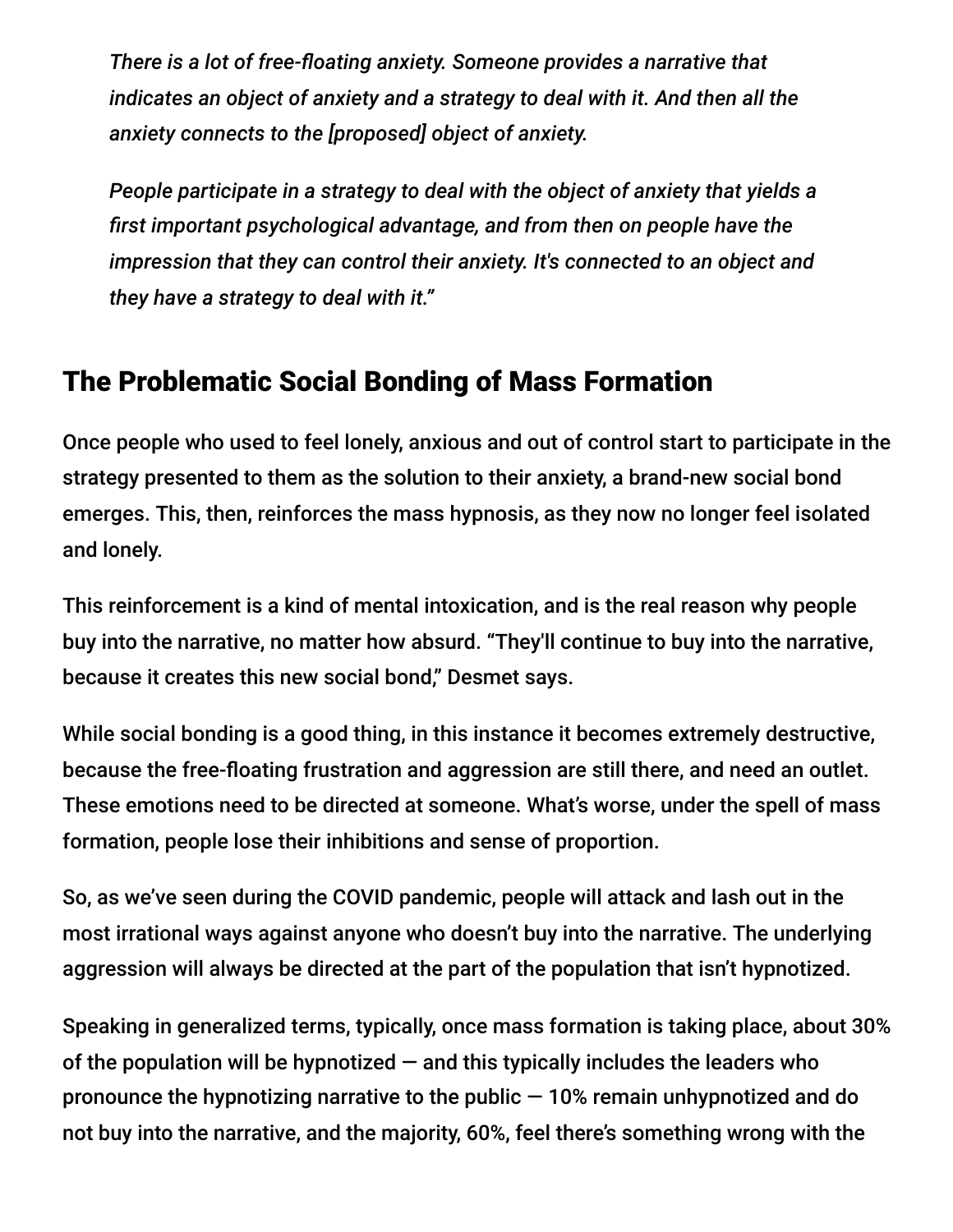narrative, but go along with it simply because they don't want to stick out or cause trouble.

Another problem with the social bonding that emerges is that the bond is not between individuals, but rather a bond between the individual and the collective. This gives rise to a feeling of fanatic solidarity with the collective, but there's no solidarity toward any given individual. So, individuals are remorselessly sacrificed for the "greater good" of the faceless collective.

*"This explains, for instance, why during the Corona crisis, everybody was talking about solidarity, but people accepted that if someone got into an accident on the street, you were no longer allowed to help that person unless you had a surgical mask and gloves at your disposal.*

*That also explains why, while everybody was talking about solidarity, people accepted that if their father or mother was dying, they were not allowed to visit them,"* Desmet says.

In the end, you end up with a radical, paranoid atmosphere in which people do not trust each other anymore, and in which people are willing to report their loved ones to the government.

*"So, that's the problem with mass formation,"* Desmet says. *"It's solidarity of the individual with the collective, and never with other individuals. That explains what happened during the revolution in Iran, for instance. I talked with a woman who lived in Iran during the revolution, which was actually the beginning of a totalitarian regime in Iran.*

*She witnessed, with her own eyes, how a mother reported her son to the government, and how she hung the rope around his neck just before he died, and how she claimed to be a heroine for doing so. That's the dramatic effects of mass formation."*

#### With No External Enemy, What Happens?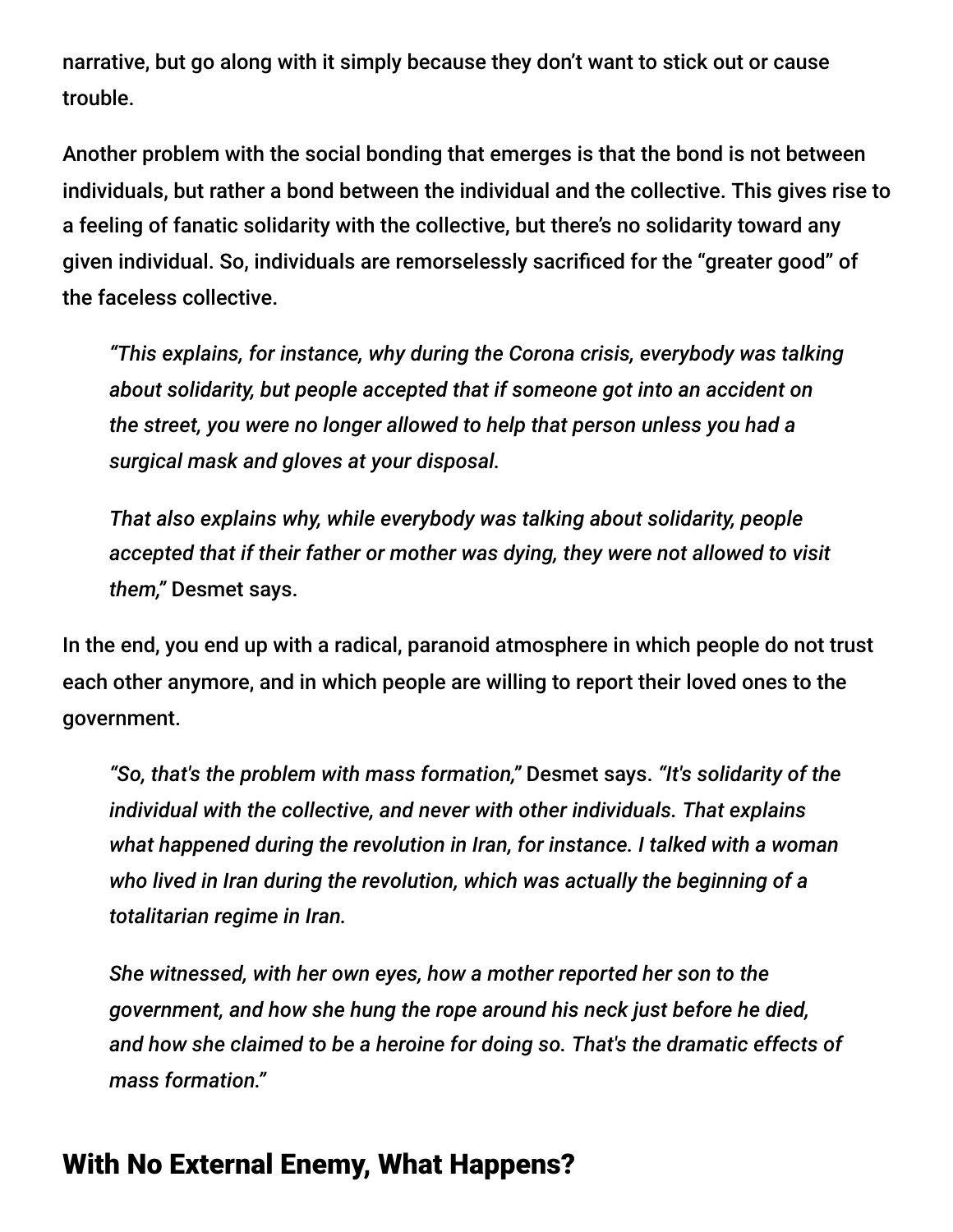We're now facing a situation that is more complicated than at any previous time, because the totalitarianism that is now arising has no external enemies, with the exception of citizens that aren't hypnotized and don't buy into the false narratives. Nazi Germany, for example, was destroyed by external enemies that rose against it.

On the other hand, there's advantage to this, because totalitarian states always need an enemy. That's something that was very well described by George Orwell in his book "1984." In order for the process of mass formation to continue to exist, there must be an external enemy onto which the state can focus the aggression of the hypnotized masses.

#### Nonviolent Resistance and Outspokenness Are Crucial

This brings us to a key point, and that is the need for nonviolent resistance and speaking out against the narrative. Violent resistance automatically make you a target for aggression, so "resistance from within a totalitarian system always has to stick to the principles of nonviolent resistance," Desmet says. But you must also continue to speak out in a clear, rational and nonabusive way. Desmet explains:

*"The first and foremost principle the resistance has to stick to during a process of mass formation and emerging totalitarianism, is that people who do not go along with the masses have to continue to speak out. That's the most crucial thing.*

*As totalitarianism is based on mass formation, and mass formation is a kind of hypnosis, the mass formation is always provoked by the voice of the leader, which keeps the population in a process of hypnosis. And when dissonant voices continue to speak out, they will not be able to wake the masses up, but they will constantly disturb the process of mass formation.*

*They will constantly interfere with the hypnosis. If there are people who continue to speak out, the mass formation will usually not become so deep that*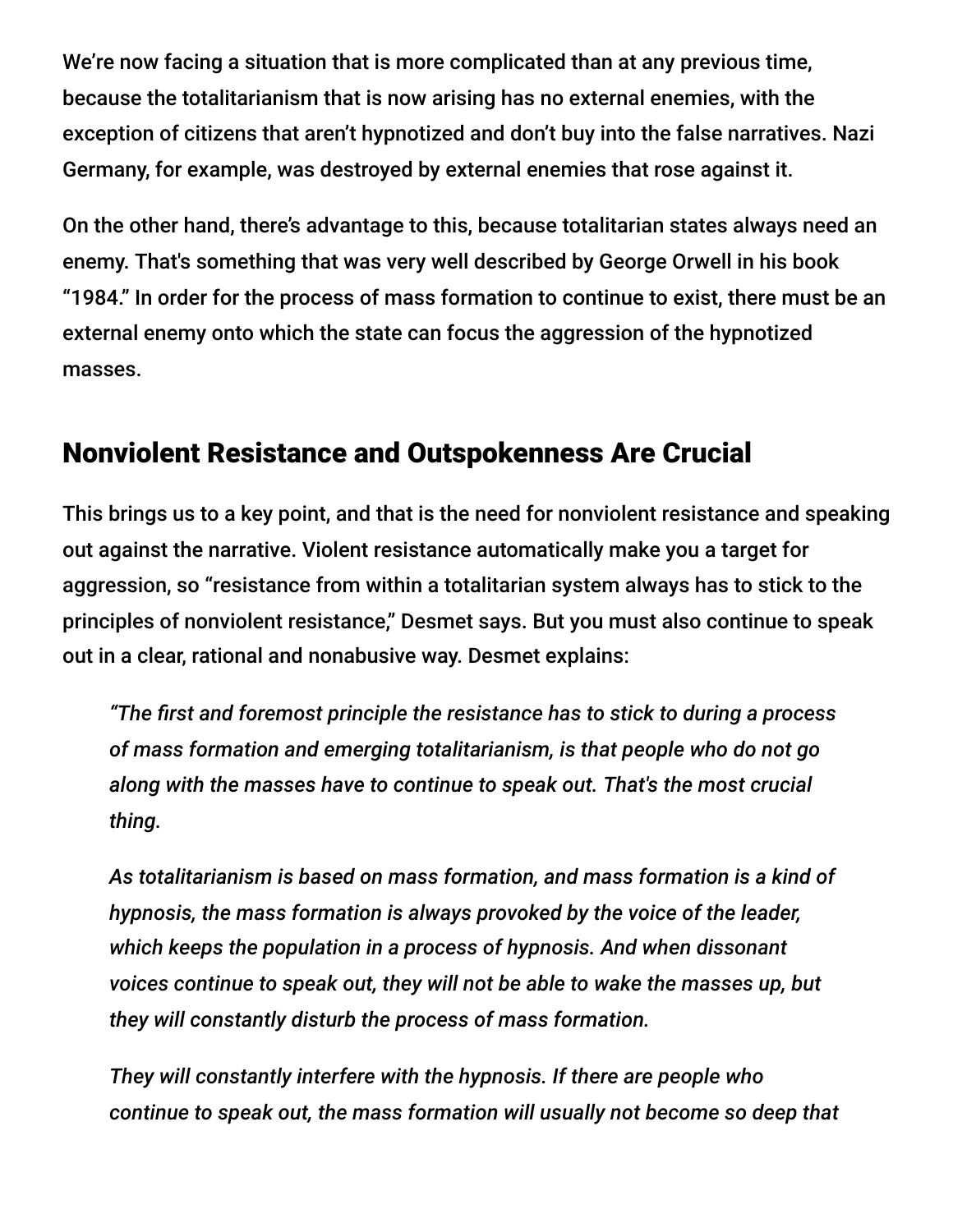*there is a willingness in the population to destroy the people who do not go along with the masses. That's crucial.*

*Historically speaking, if you look at what happened in the Soviet Union and in Nazi Germany, it's clear that it was exactly at the moment when the opposition stopped to speak out in public that the totalitarian system started to become cruel.*

*In 1930, in the Soviet Union, the opposition stopped to speak out, and within six to eight months, Stalin started his large purges, which claimed tens of millions of victims. And then, in 1935, exactly the same happened in Nazi Germany.*

*The opposition was silenced, or stopped to speak out. They preferred to go underground. They were thinking that they were dealing with a classical dictatorship, but they were not. They were dealing with something completely different. They were dealing with a totalitarian state.*

*And by deciding to go underground, it was a fatal decision for themselves. So, also in Nazi Germany, within a period of one year after the opposition stopped to speak out in public, the cruelty started and the system started to destroy first its opponents. That's always the same.*

*In the first stage, totalitarian systems or the masses start to attack those who do not go along with them. But, after a while, they just start to attack and to destroy everyone, group after group.*

*And, in the Soviet Union, where the process of mass formation went very far, much further than in Nazi Germany, Stalin started to eliminate the aristocracy, the small farmers, the large farmers, the goldsmiths, the Jews, all people who according to him would never become good communists.*

*But after a while, he just started to eliminate group after group without any logic. Just everyone. So, that's why Hannah Arendt said that a totalitarian state*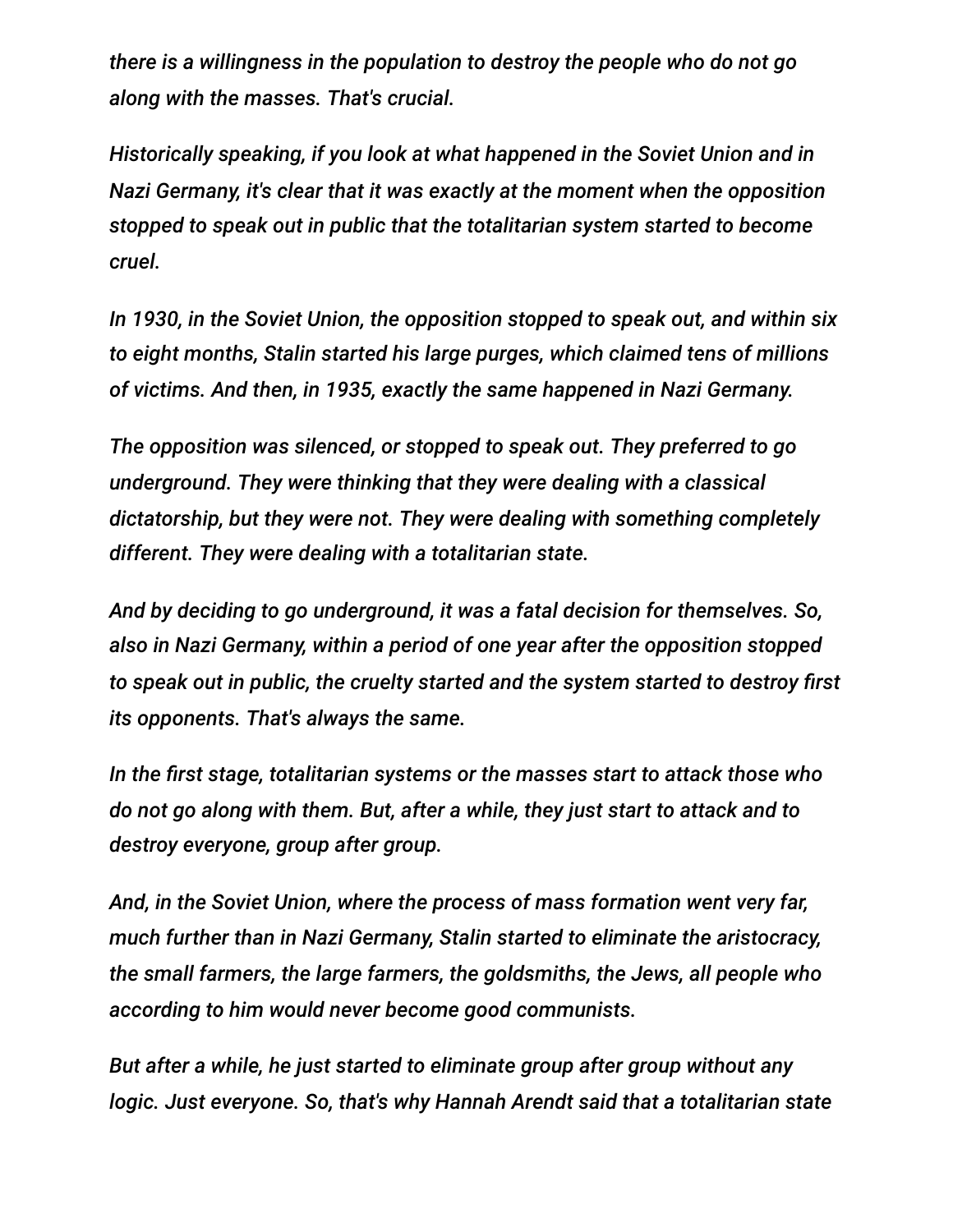*is always a monster that devours its own children. And that destructive process starts when people stop to speak out.*

*That's probably the reason why, in the beginning of the 20th century, there were several countries where there was mass formation, but where there was never a full-fledged totalitarian state.*

*Probably, there were enough people who didn't shut up, who continued to speak out. That's something that is so crucial to understand. When mass formation emerges, people typically feel that it doesn't make sense to speak out because people don't wake up. People don't seem sensitive to their rational counter arguments.*

*But, we should never forget that speaking out has an immediate effect. Maybe not that it wakes the masses up, but that it disturbs the process of mass formation and the hypnosis. And in that way, prevents the masses from becoming highly destructive towards the people who do not go along with them.*

*Something else also happens. The masses start to exhaust themselves. They start to destroy themselves before they start to destroy the people who do not go along with them. So, that's the strategy to be used for internal resistance towards totalitarian regimes."*

#### Push Back Against Transhumanism and Technocracy

As mentioned earlier, the leaders who declare the narratives are also always hypnotized. They are fanatics in that sense. However, while today's world leaders are fanatics about transhumanism and technocracy, they may not necessarily believe what they're saying about COVID.

**16 In the end, the ultimate challenge is not so much to**<br> **show people that the coronavirus was not as show people that the coronavirus was not as dangerous as we expected, or that the COVID narrative**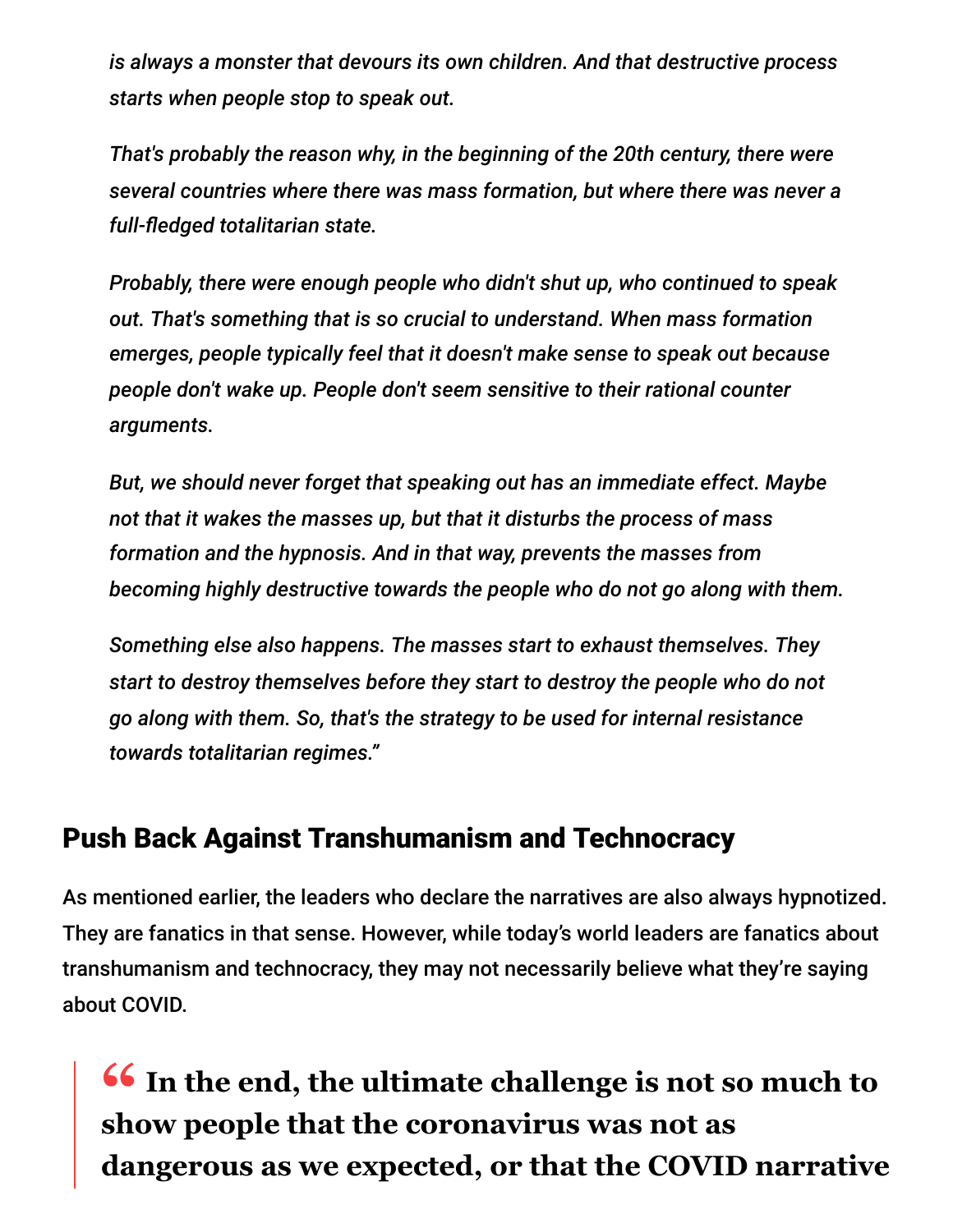**is wrong, but rather that this ideology is problematic this transhumanist and this technocratic ideology is a disaster for humanity ... To show people that, in the end, a transhumanist view on man and the world will entail radical dehumanization of our society. ~ Mattias Desmet"**

Many know that they're telling lies, but they justify those lies as necessary in order to bring the ideologies of transhumanism and technocracy to fruition. The ridiculous COVID agenda is a means to an end. This is another reason why we must continue to push back and speak out, because once the counter arguments disappear, these leaders will become even more fanatic in their ideological quest.

*"In the end, the ultimate challenge is not so much to show people that the coronavirus was not as dangerous as we expected, or that the COVID narrative is wrong, but rather that this ideology is problematic — this transhumanist and this technocratic ideology is a disaster for humanity; this mechanistic thinking, this belief that the universe and man is a kind of material mechanistic system, which should be steered and manipulated in a mechanistic technocratic transhumanist way.*

*That's the ultimate challenge: to show people that in the end, a transhumanist view on man and the world will entail radical dehumanization of our society. So, I think that's the real challenge we are facing. Showing people, 'Look, forget for a moment about the Corona narrative.*

*What we are heading for if we continue in the same way, is a radically, technologically controlled transhumanist society, which will leave no space whatsoever for life for a human being."*

#### It'll Get Worse Before It Gets Better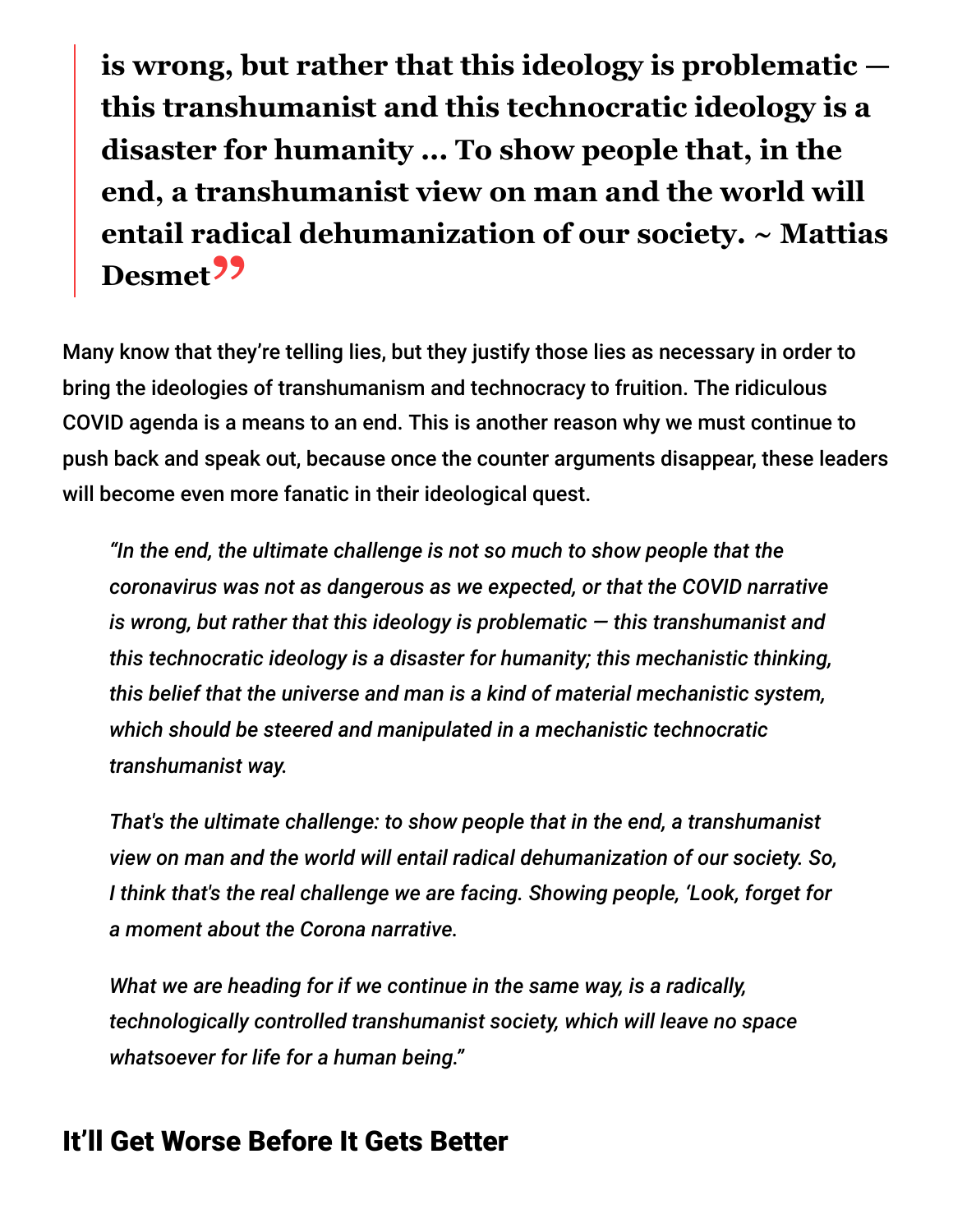Like me, Desmet is convinced that we're rapidly headed toward global totalitarianism and that things will get far worse before they get better. Why? Because we're only in the initial stages of the process of totalitarianism. On the horizon, digital identity still looms large, and with that comes an unfathomably powerful control grid capable of breaking just about anyone.

The glimmer of hope is this: Everyone who has studied mass formation and totalitarianism has concluded that both are intrinsically self-destructive. They cannot survive. And, the more means it has at its disposal to control the population, the sooner it might destroy itself, because totalitarianism destroys the core of the human being.

Ultimately, "totalitarianism" refers to the ambition of the system. It wants to eliminate the ability of individual choice, and in so doing, it destroys the core of what it is to be human, "because psychological energy in a human being emerges at every moment a human being can make a choice that is really its own choice," Desmet says. The quicker a system destroys the individual, the sooner the system collapses.

Again, the only weapon against the brutal destruction of humanity is to push back, to speak out, to nonviolently resist. It may not stop totalitarianism in its tracks, but it can keep the most heinous atrocities at bay. It will also provide a small space where the resistant can try to survive together and thrive in the midst of the totalitarian landscape.

*"Then, if we want to succeed, we will have to think about parallel structures which can allow us to be a little bit self sufficient. We can try to make sure that we don't need the system too much anymore. But, even these parallel structures would be destroyed in a moment if the people do not continue to speak out. So, that's the crucial.*

*I try to bring this to the attention of everyone. We can build parallel structures as much as we want, but if the system becomes too destructive and decides to use it's full aggressive potential, then the parallel structures will be destroyed. But, the system will never reach this level of depth of the hypnosis if there are dissonant voices that continue to speak out. So, I'm very dedicated myself to continue to speak out."*